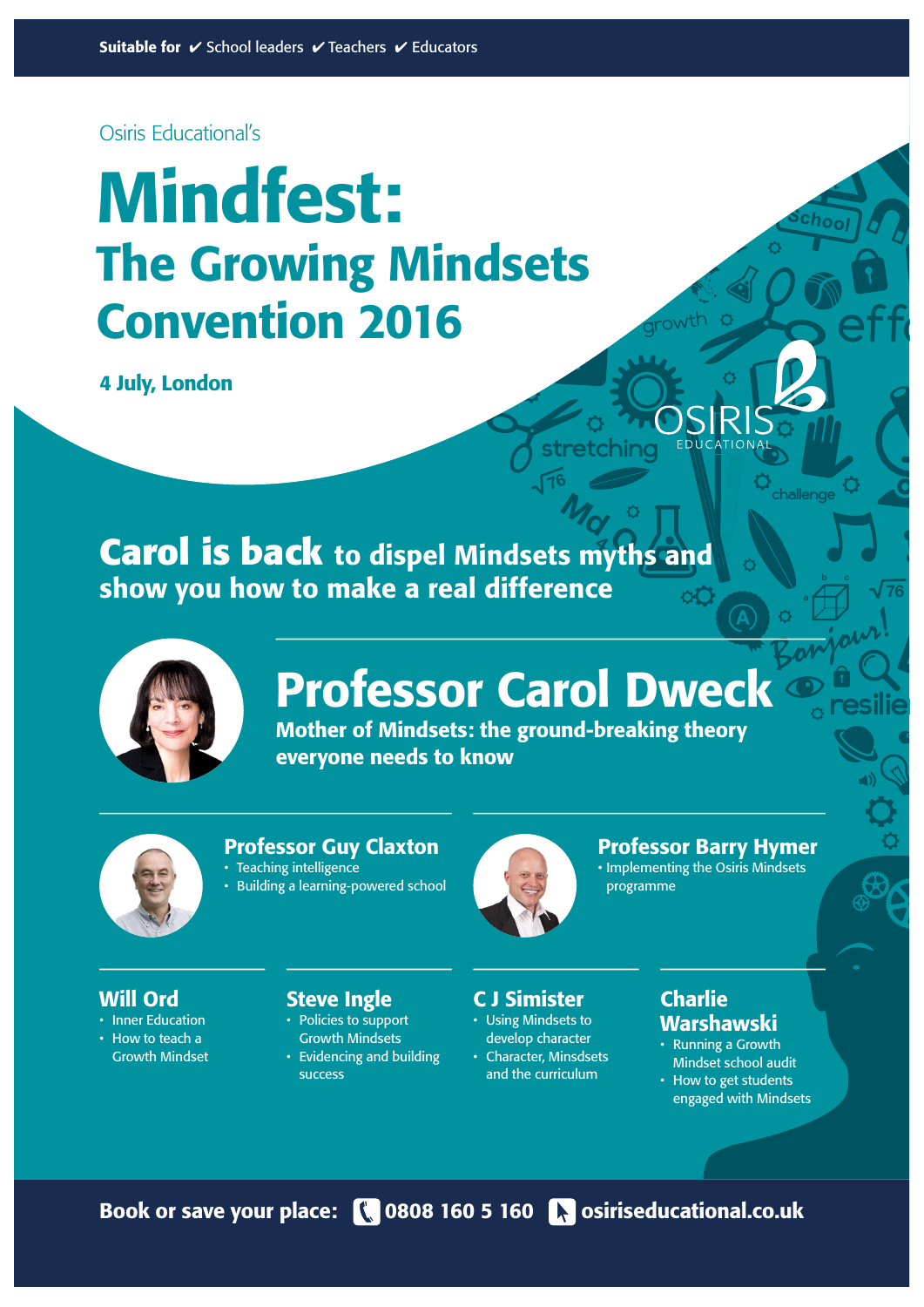# Secrets of implementing Growth Mindsets exposed

Following the huge success of the last Osiris Mindsets convention, we again bring together the most celebrated and influential minds in educational philosophy and Mindset a psychology from across the globe.

### Dispel the myths and find out how to make a real difference.

### This exclusive event has a timetable full to bursting:

- $\vee$  Discover the best ways to implement Growth Mindsets with inspiring 'featured speakers'
- $\vee$  Learn how to eliminate awkward myths and embed a Growth Mindsets culture
- $\vee$  Learn Growth Mindsets strategies to lead a learning school
- $\checkmark$  Is there a new methodology for teaching intelligence?
- $\vee$  Engage in highly practical workshops to explore how the Osiris Growth Mindsets Programme can work for your school
- $\boldsymbol{\nu}$  Understand 'Inner Education' in relation to Growth Mindsets, and how it impacts the subject of study
- $\vee$  Have your questions answered by the experts
- $\vee$  Local schools share their Growth Mindsets experiences
- $\checkmark$  Take away the tools you need to make instant advances in your school

''Amazing, credible and inspirational. THANK YOU. Best event I've ever been on. I feel incredibly lucky and intend to make outcomes and lives better back at school as a result.''

Headteacher, St Joseph's RC Primary School







# Professor Carol Dweck

Carol is a world-leading expert and researcher in the field of motivation. She has dedicated years to researching how and why people succeed.

### Professor Barry Hymer

Barry is an expert practitioner and has been working with teachers and other educators to apply Mindsets theory in all phases of education for 16 years.



### Professor Guy Claxton

Guy is Visiting Professor of Learning Science and Director of Development of the research initiative on CLIO at Bristol University's Graduate School of Education. He is an internationally renowned writer, consultant and academic specialising in creativity, education and the mind.

# Will Ord

Will has been an international teacher trainer for over 12 years. He is a specialist in the Philosophy for Children (P4C) approach to teaching.

# C J Simister

Jane advises school leadership groups, teachers and parents in the UK and internationally on how to develop intellectual character, effective learning and independent thinking.

# Charlie Warshawski

Charlie is part of the Osiris Mindsets Programme. He is an education leadership coach and coaching skills trainer specialising in supporting leadership teams to work cohesively, increase their effectiveness, and move forward.





### Steve Ingle

Steve has over 12 years' experience in post-compulsory education. He is an associate lecturer at the University of Cumbria. He is an author and teachereducator with wide experience of quality improvement and development.

# Ollie Tunmer

Ollie Tunmer is the Artistic Director of Beat Goes On and a former cast member of the hit show STOMP. His fun and high-energy percussion workshops are suitable for all, regardless of prior experience.





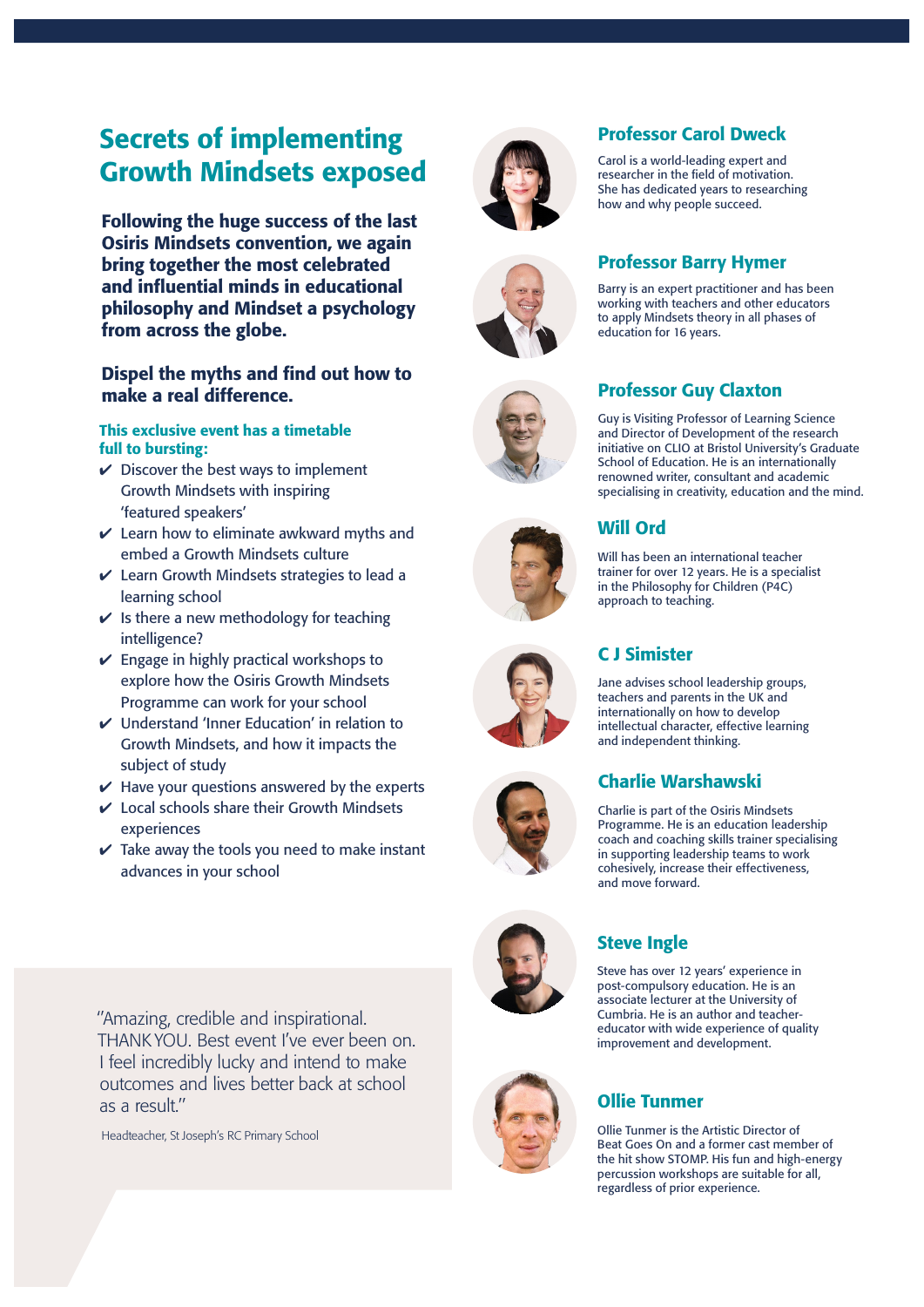#### 8.30-9.30

Registration and refreshments

#### 9.30-9.45

Chair's welcome and setting the scene with Stephen Cox

#### 9.45-10.45

Keynote: Implementing a Growth Mindset – fact and fiction, by Professor Carol Dweck

#### 10.55-11.55

Featured speaker

#### Teaching intelligence:

A powerful methodology to build a Growth Mindset by Guy Claxton

#### Growth Mindset in action

#### Creating a character culture:

How to develop character with a Growth Mindset perspective by C J Simister

#### 11.55-12.55

Lunch: Your opportunity to attend exciting drop-in workshops (optional)

#### Primary case study

Rhythm workshop by Ollie Tunmer

#### 13.00-14.00

Featured speaker

#### Mindset myths and realities:

Practical ways to dispel the mindset myths by Professor Barry Hymer

#### Growth Mindset in action

Getting Growth Mindsets going in a busy school: Practical strategies, applications and inspiring examples by Will Ord

#### 14.15-15.15

Featured speaker

Inner education: Unique insight into the subject of study, the mind and the person within by Will Ord

#### Growth Mindsets in action

Character and the curriculum: Two methods for planning lessons to encourage character and Growth Mindsets by C J Simister

#### Leaders

Implementing a Growth Mindset school audit: Ideas and processes to develop a critical monitoring framework for Growth Mindset engagement by Charlie Warshawski

#### Osiris Mindsets Programme

Implementing OMP: Implications for school leaders of adapting a Growth Mindset approach by Professor Barry Hymer

#### Memory skills workshop – Charlie Warshawski

Secondary case study by John Stanier, Great Torrington School

#### Leaders

Getting the right policies to support Growth Mindsets: Assessment and feedback and resilience policy by Steve Ingle

#### Osiris Mindset Programme

Get students' full engagement on Mindsets Techniques and strategies to develop and sustain a Growth Mindset approach to learning by Charlie Warshawski

#### Leaders

Leading the learning-powered school: A guide to what every leader must know to put learning first on the agenda by Professor Guy Claxton

### Osiris Mindsets Programme

Lessons from the chalk face: How to evidence and build on continuous success by Steve Ingle

#### 15.30-16.00

Q&A with Professor Carol Dweck

#### 16.00-16.30

Expert panel – all speakers

#### 16.30-17.00

Delegate networking